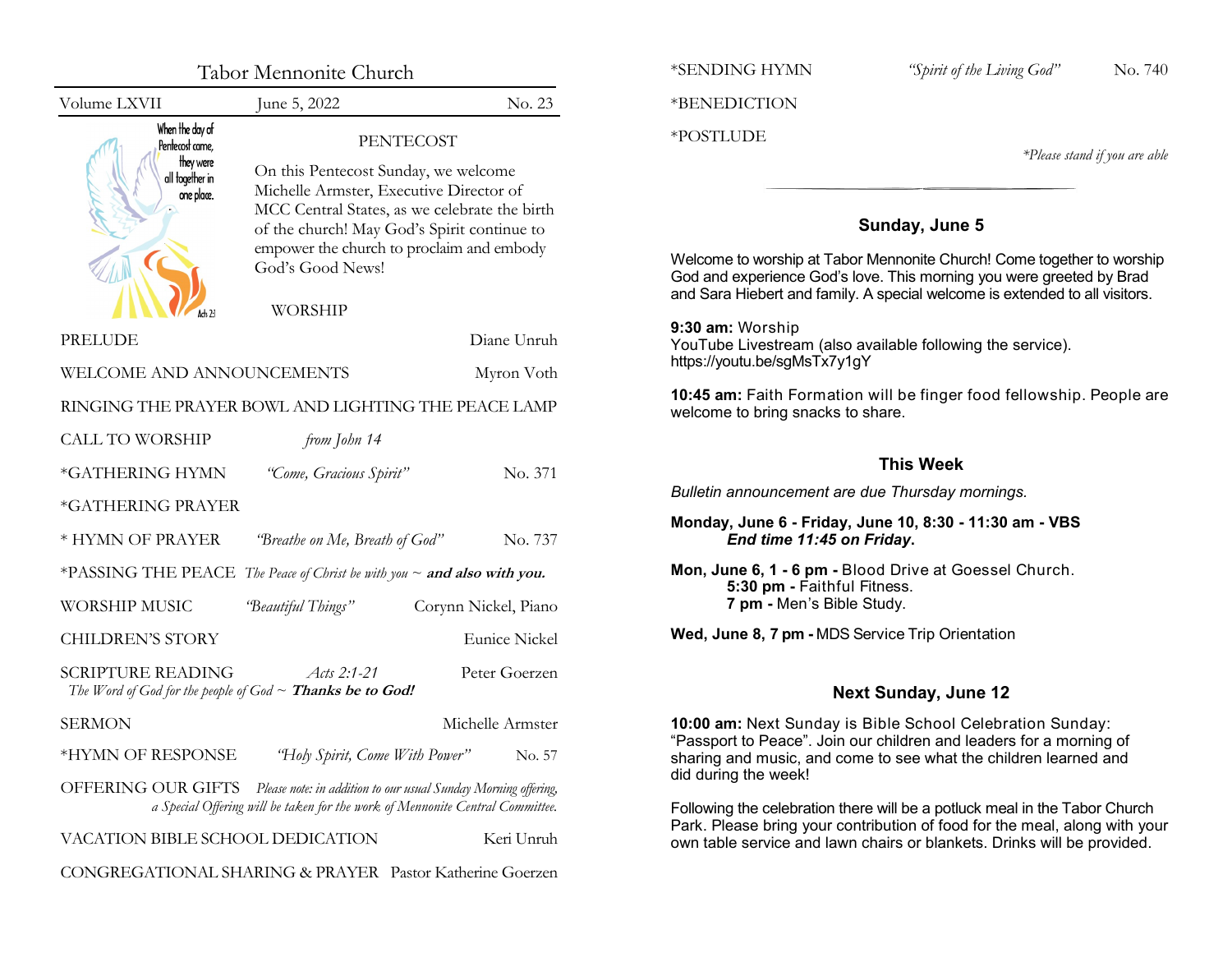## **Prayer Requests**

#### <span id="page-1-0"></span>*The following requests were shared on Sunday, May 29.*

 $\star$  Peter Goerzen thanked Nate Ashley for bringing a timely and meaningful message on healing. He also requested prayer for healing of minds, body and spirit, in the community of Uvalde, Texas, as well as healing for us as a people, to find a will to be healed and strength to lay down our idols (the dollar, the game, the screen, the gun) in order to embrace the healing God offers to us. Lord, hear our prayers

## Remember to Pray for:

- $\star$  Vacation Bible School which will take place at Tabor this week! Lord, hear our prayers as leaders bring the word of God to the children, and thanks be to God for the anticipation of a joyful time of learning and playing together!
- $\star$  all who are struggling with illness, depression, despair, loneliness, both here and around the world. Lord, hear our prayers for your healing presence to be made known in the midst of struggles.
- $\star$  The caring quilts are home.
- Western District Conference: Pray for WDC congregations hosting Vacation Bible School this summer, as they share God's love and good news with children in the church and the surrounding neighborhoods.
- Mennonite Mission Network: Martine Audéoud, serving with MMN, vacated her office apartment in France to make space for people fleeing the Russian invasion of Ukraine, but God sent her a Nigerian family with three children instead. Pray that this family will find support and be able to start a new life. Pray also for Martine as she prepares lectures and counsels doctoral students from her kitchen table.

Remember to Praise God for:

 $\star$  the work of Mennonite Central Committee and the global impact that seemingly small donations can make when people come together to bring *relief, development and peace in the name of Christ.*

# **Congregational Announcements**

### **Summer Faith Formation is almost here!**

Christian Education Team and Worship Council have decided that we will use MennoMedia's Current curriculum, which includes both faith formation materials as well as worship materials, so that most from the congregation will be reflecting on the same Scripture passages. This series will begin on June 26.

Christian Ed Team is hoping to have 4 leaders each Sunday (both youth and adults are encouraged to sign up) -- 2 to lead a 10-15 minute input time for children, and 2 to facilitate an outdoor/recreational component. If you are interested in signing up for a Sunday or two, an email with a sign-up will be sent out soon.

**Blood Drive:** Start your summer with plans to donate blood on June 6, between 1:00-6:00 pm at the Goessel Church. June is a busy month, so extra effort will be needed for a successful drive. Make a single unit donation or a Power Red donation to help meet the needs. Sign up for your appointment time online at [redcrossblood.org.](#page-1-0) For more information contact Rosie Reimer 620-367-2418 or Nancy Stucky 620-747-0081. Thanks for taking the time to make a difference!

## **Western District Conference Annual Assembly:**

July 29-31, at Camp Copass, Denton, TX.

--**If you are interested in being a delegate** for WDC's Annual Assembly, please let Pastor Katherine or a deacon know.

**--Mini Service Projects** at Assembly: adults, youth and kids will help with on-site service projects, including tying comforters for MCC to send to people who have fled their homes, and making MCC hygiene kits. Please help collect the following items:

- 1 adult-size toothbrush (in manufacturer's packaging)
- 1 large bar bath soap (leave in wrapper)
- 1 nail clipper (good quality)
- 1 hand towel (medium weight, dark or bright colors; approx. 16 in x 26 in) 1 wide-toothed comb (6–8 in)

## *Please leave items in the basket next to the mailboxes in the foyer.*

## **Upcoming:**

June 17-25: TMYF/MDS Service Trip July 29-31: WDC Assembly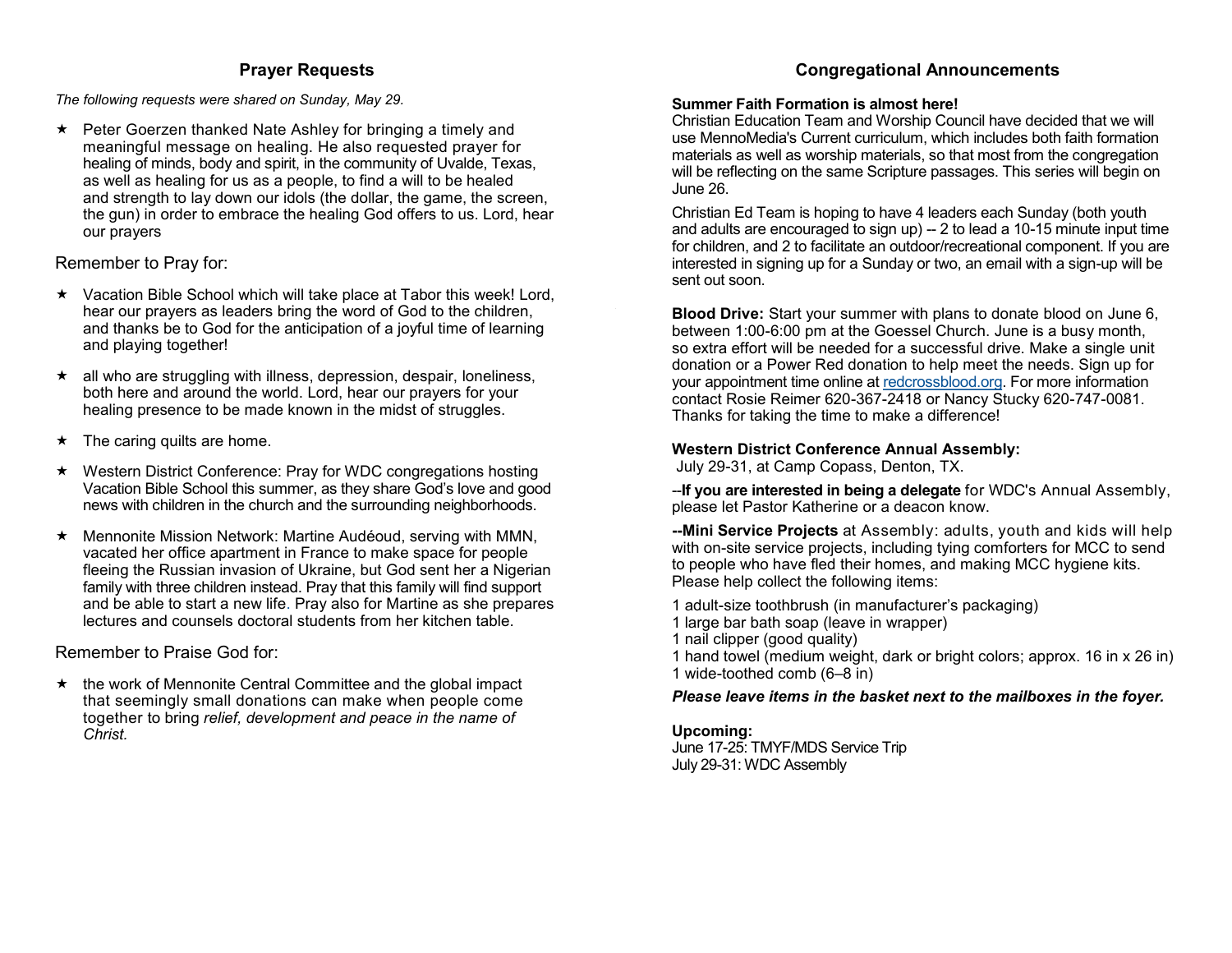## **Conference Announcements**

## <span id="page-2-0"></span>**Western District Conference:**

**--Summer Story Hour**--God Rocks! - All children ages 3-8 in the central Kansas area are invited to Summer Story Hour at the WDC Conference Resource Library in North Newton. Fun Stories and Activities with Leader, Marjie Warkentine and Resource Library Director, Jennie Wintermote. Mondays at 10:00am on June 27, July 11, 18, 25 & August 1 & 8

**--Summer Reading Challenge** - Everyone across WDC is invited to join the Summer 2022 God Rocks! Reading Challenge. Sign up on the Resource Library's Beanstack page at [https://mennowdc.beanstack.com/reader365.](https://mennowdc.us5.list-manage.com/track/click?u=3915f468965d9af14d0f614cb&id=7919616dc6&e=58169205e4) This challenge is for readers of all ages to explore just how amazing God is! Read to earn tickets for prize drawings (gift certificates for coffee and books) as well as free books and other fun prizes. Registration is open now and the challenge runs June 1 through July 31.

**--Register for the WDC Annual Assembly!** - Whether you are an adult (delegate or non-delegate), youth, or child, you are invited to Camp Copass! Please register now at: [https://mennowdc.org/2022](https://mennowdc.us5.list-manage.com/track/click?u=3915f468965d9af14d0f614cb&id=87a046ad35&e=58169205e4) annual-assembly-[registration/.](https://mennowdc.us5.list-manage.com/track/click?u=3915f468965d9af14d0f614cb&id=87a046ad35&e=58169205e4) For more information, go to the Assembly website: [https://mennowdc.org/2022](https://mennowdc.us5.list-manage.com/track/click?u=3915f468965d9af14d0f614cb&id=cc6a3e6264&e=58169205e4)-wdc-annual-assembly/.

**Mennonite World Conference (MWC) Assembly:** Remember that we are also part of a global Anabaptist fellowship! MWC will take place July 5-10 with an in-person gathering in Indonesia, as well as an online program.

Here are some ways you can participate and support the MWC Assembly:

--Register for the online program and connect from home. Or travel to the in-person program in Indonesia. For registration information, see [www.indonesia2022.mwc](http://www.indonesia2022.mwc-cmm.org/)-cmm.org

-- Inform the Western District Conference if you plan to attend the MWC Assembly online or in-person, so we can network and consider ways to share with others in WDC about the MWC Assembly experience. --Consider making a financial gift to help underwrite this global gathering of Anabaptists. To donate, go to https://mwc-[cmm.org/donate](https://mwc-cmm.org/donate-now)-now or send a check to Mennonite World Conference, PO Box 5364, Lancaster, PA 17606-5364, and designate "Global Assembly: Indonesia 2022,"

MWC represents the majority of the global family of Christian churches rooted in the 16th century Radical Reformation in Europe. MWC includes 109 Mennonite and Brethren in Christ national churches from 58 countries, with around 1.47 million baptized believers in close to 10,000 congregations. More than 80% of baptized believers in MWC member churches are African, Asian or Latin American. MWC is a place for mutual sharing and learning among member churches and their members, and a way to strengthen our witness as a faith community in the world.

## **Mennonite Church USA:**

**--Berlin Exodus Presentation -** Sun., June 26, 7pm: Come hear the story of how MCC worker, Peter Dyck, moved 1,200 Ukrainian Mennonite refugees located in Berlin to a waiting ship in West Germany to travel to Paraguay in 1947 (75 years ago). The Berlin Exodus (also known as the Great Escape) is the theme of an evening presentation at Trinity Mennonite Church (211 Elm Street, Hillsboro, KS) led by Calvin Buller.

--Mennonite Church USA (MC USA), in partnership with Anabaptist Disabilities Network (ADN), has launched **"Learn, Pray, Join: Welcoming EveryBODY,"** an initiative that celebrates the many gifts that people with disabilities bring to our church communities. During May and June, MC USA will seek to engage people in this initiative by offering resources, prayers and ways to care for one another and to address issues of accessibility in the church.

**--Mennonites Against Militarism** – a collaboration of Mennonite Church USA and Mennonite Central Committee, U.S. – is seeking to launch an initiative to counter military recruitment of U.S. youth, called Alternatives to Military Enlistment Network (AMEN). AMEN invites interested volunteers to complete a brief survey that identifies areas in which they may engage with AMEN, including administration, web and graphic design, publicity, budgeting, fundraising and guidance/career counseling. Learn more here: [https://www.mennoniteusa.org/news/mennonites](https://mennoniteusa.us1.list-manage.com/track/click?u=97f16d9c230780d6354d01572&id=c5feef0534&e=b54bf101f8)-againstmilitarism-seeks-[volunteers/](https://mennoniteusa.us1.list-manage.com/track/click?u=97f16d9c230780d6354d01572&id=c5feef0534&e=b54bf101f8) Take the survey here: [https://rb.gy/gbehlm](https://mennoniteusa.us1.list-manage.com/track/click?u=97f16d9c230780d6354d01572&id=a4f97c81fc&e=b54bf101f8)

--Bryan Miller from Beth-El Mennonite Church, Colorado Springs, Col., and RAWtools, Inc. are **auctioning Miller's sculpture, "Never Forget Peace,"** to benefit Mennonite Church USA's Justice Fund. The sculpture is made from gun parts and is being auctioned from June 1-30, 2022, during Gun Violence Prevention Month. Learn more at [rawtools.org/](https://mennoniteusa.us1.list-manage.com/track/click?u=97f16d9c230780d6354d01572&id=c8bf161cb3&e=b54bf101f8) [rawshop](https://mennoniteusa.us1.list-manage.com/track/click?u=97f16d9c230780d6354d01572&id=c8bf161cb3&e=b54bf101f8)

**Mennonite Central Committee** is resuming shipments of material resources to Ukraine. Five containers of emergency supplies are being shipped to Ukraine in the next few months with more planned for later in the year. With this increase in demand for supplies for Ukraine and other countries around the world, MCC's inventory of material resources is getting low. *We need comforters, soap and towels as well as dignity, hygiene, infant care, relief, school and sewing kits.* Your donations will provide relief and a tangible sign of hope to people in Ukraine and other difficult situations around the world. Go to [mcc.org/kits](https://mcc.org/get-involved/kits) for information on needed supplies and drop-off locations.